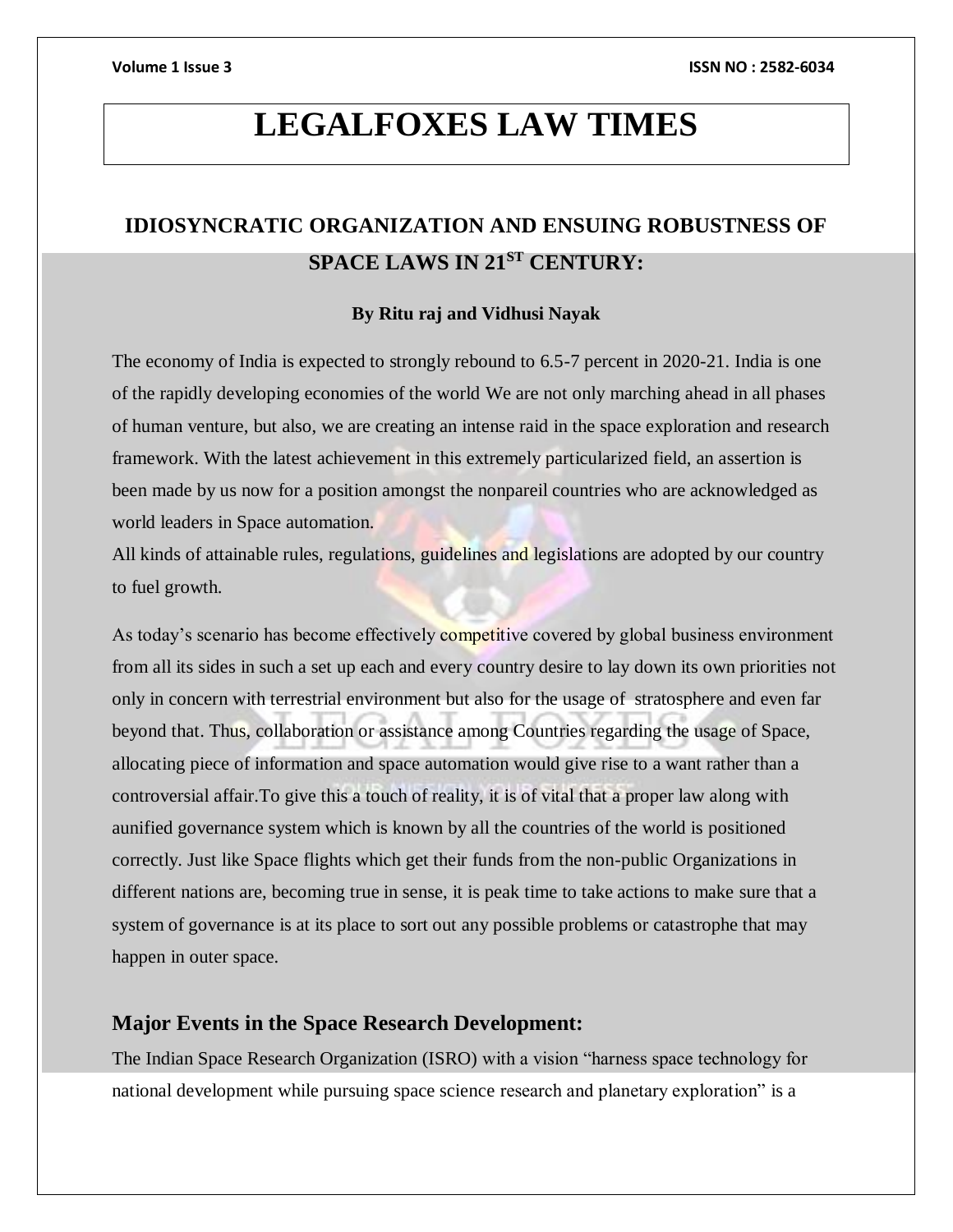Space agency of the Government of India. Founded in [1969,](tel:1969) since then it has launched numerous successful lunar and mars missions. ISRO has been able to launch 104 satellites in a period of 51 years for various research purposes. The Chandrayaan I mission gave us awards of honors and achievement with the pioneering discovery of water in the moon.

Apart from this the Mars mission was marked as another achievement for our Space Scientists. At present, India has started investing in almost all the foreign sectors permitting direct Private investment in Space research as well. When the appropriate laws are not present, our contributions may be left unacknowledged the reason being, investments and funding particularly in private leads to an issue. As an enabler appropriate laws must be at a place.

# **Emergence of the United Nation Treaties:**

Space law is the body of law related to and governs [activities in consideration to space.](http://activities.the/) The term "A Space law" is related with the rules, principles and standards of international law in the five international treaties and five sets of principles that govern the outer space those have been listed down under the patronage of the United Nations Organisation and different other national laws. The first countries in the world to launch a satellite called Sputnik 1 in [1957](tel:1957) was Soviet Union and this created the well-known Space race between the USSR and USA at the time of cold war.

The prime most known treaty was drafted, which was ratified by 24 UN member states named as "Outer Space Treaty." This piece of law had not only done exploration of space free for the states but also generated the awareness about nuclear weapons which was being inhibited from being used in outer space.

The subsequent treaty i.e. second treaty is the Rescue Agreement, it has to do with generating probable support making it feasible for the astronauts who at the time of re- entry have entered in another state's territory, reasons for the same me be cited as due to a mishap, peril, exigency and or involuntary landing. In [1968,](tel:1968) the numeric value of human spaceflights or any manned mission to space was very few and far between. Hence, this treaty was outlined reckoning, the often visits to the outer Space by man in the upcoming days.

The third treaty is the liability Convention of [1972](tel:1972) which is an enlargement of the outer space treaty, 1968. It inflicts liability on States for the damages it generates in the other State territory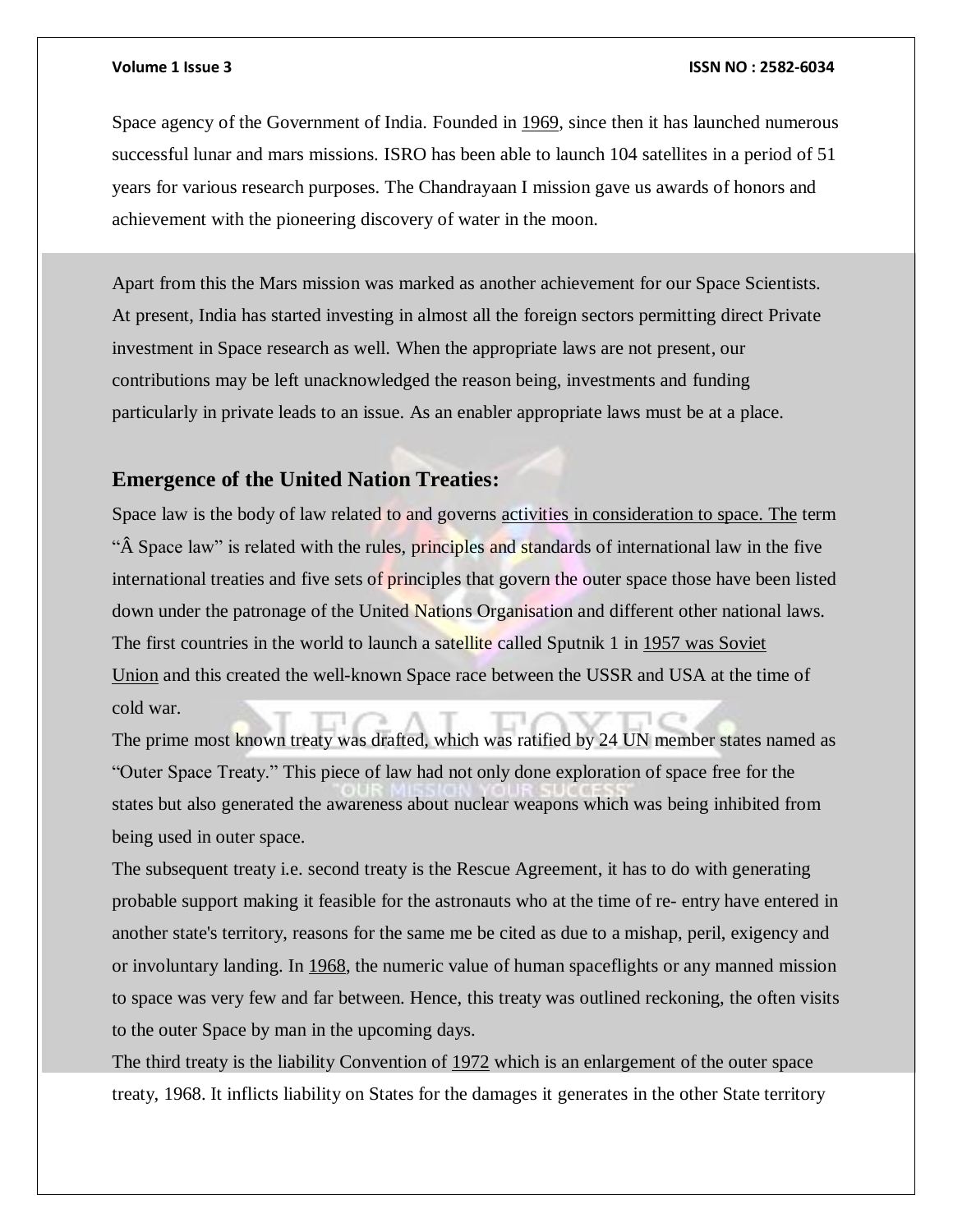and Space due to its space activities.

The Fourth treaty is the Registration Convention whichwas approved by 62 member states of the UN in 1976. It mandates the states to regulate a register with each and every kind of detail regarding the specific countries space objective.

India has not only been an attestant to this treaty and but also has been following the aforeknown principles by aiding piece of information to the Secretary general of the United Nations regarding the incorporation in the United Nation register.

The fifth and final treaty has been the Moon Agreement that monitored the state from the usage of at all nuclear weapons on the Heavenly bodies in addition to this it interdicts all research or inspection of the Moon in absence of authorization through different nation for the well- being of the complete mankind.

Until now Indian Space activities is regulated by the International Principles and treaties which are ordained by the United Nations. Heretofore it has witnessed a lack of initiation by our laws to set forth alike legislation in our nation.

The Constitution of India also plays it role in regulating these Space activities. Article 51 of the Constitution endeavours to maintain international peace and Security. The Clause (3) of this Article seeks the state to regard all its international treaties and Conventions it is a party to. India contributes its great efforts to welcome the above-mentioned treaties as it has been an attestant to the same.

### **Significance of India's Status in Space Law: YOUR SUCCESS**

India is not only, at the moment achieving speed in each and every phase of man endeavor and but also developing exponentially in the rat race to be appropriately known as a universal economic power. In the framework of Space research and technology too, India has led steps and has occupied covetous place in today's date. The unchallenged spaces super powers or say. India has portrayed great vehemence and has proved to be immense supportive at different debates and group discussions at agreements to lead the growth and development of international space law. Vehement contemplations have occurred in different meetings in consideration to the creation of clearly described space legislation in India. The magnitude of India's space venture has gone beyond the extent in terms of presupposition and is developing at a fast rate. Space law is the subsequent most noteworthy platform of investigation and experimentation demands a powerful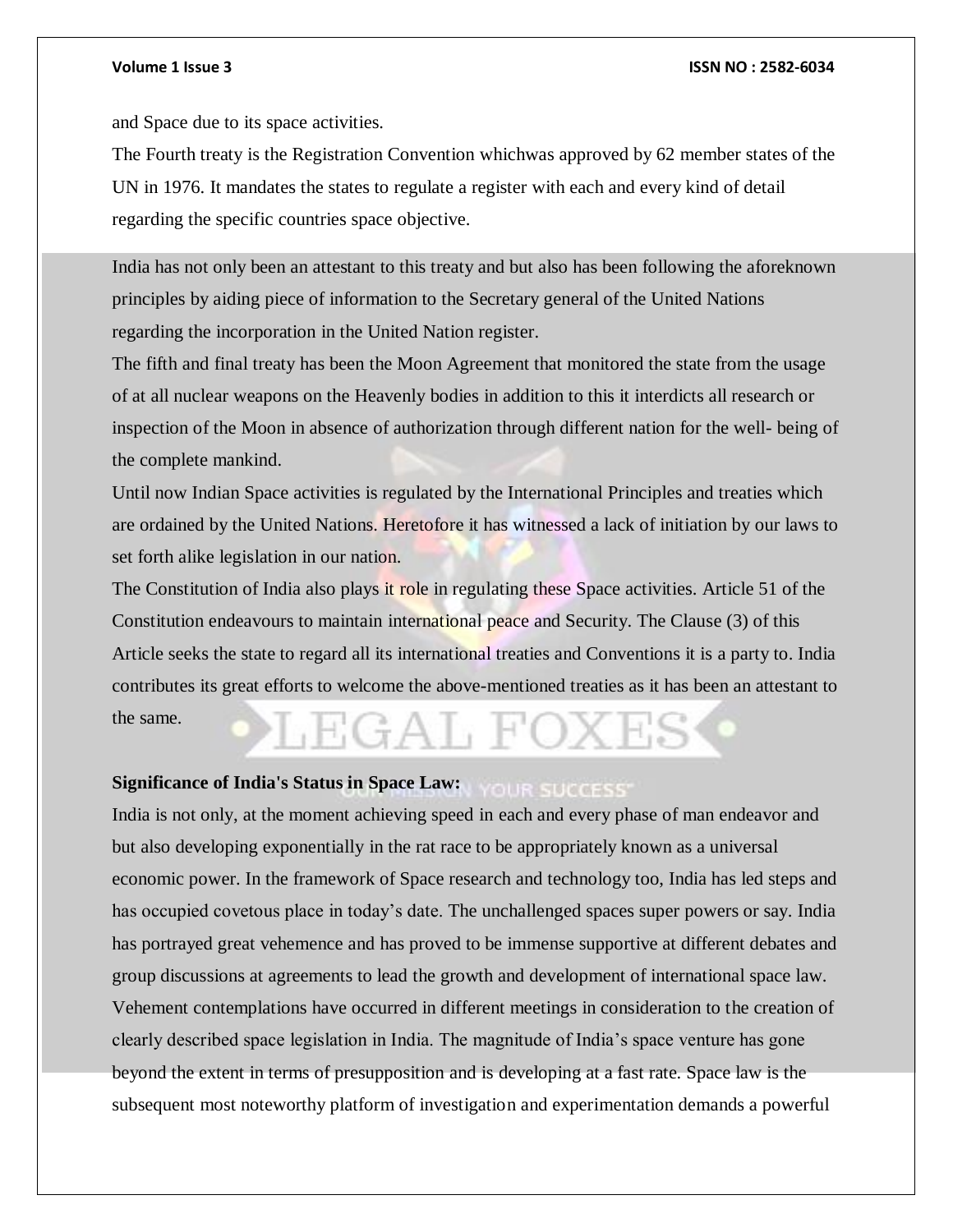and clearly described central law field to direct the agencies of space, irrespective of the degree of schemes handled.

Grown civilian applications of Space technology will need assistance from non- public section and in this phase, national Space laws become unavoidable. The setting up of satellites and other vehicles into interstellar Space has been the biggest and technological and scientific accomplishment of our period. Nevertheless, Space legislation is an uncertain base to burst into.Not only it's essential but also vital to plan the legislation in a way advantageous to humanity and not injurious towards the nation's advancement.

# **Operating and Discharging of Space Laws:**

From the establishment of Space exploration, Soviet legal specialists have conveyed the perspective that nations must be directed by the International laws and as mentioned by the United Nations charter. Certainly, the general agreement says that Space research and automation should be utilized for the profit of the public of the world. Nevertheless, it is seen that around 75% of the satellites installed in outer Space orbiting the earth are essentially executing military activities like surveillance, early warning, communication and navigation. In the military, the capabilities of known Satellites have influenced military designers to evolve anti-satellite systems. Article [253](tel:253) of the Constitution of India that grants power on the parliament to generate laws for the execution of India's international obligations developing from treaties, conventions, agreements and decisions formed at international conferences, bodies and associations. The investigation will involve 19 experiments in Space, inclusive of fluid Physics, microgravity, microgravity combustion, space material, space radiation effect, microgravity biological effect and Space technology, before coming back to earth with consequences. In the upcoming years, avant-garde ways to utilize outer Space will originate. Utilizing outer space for weather forecasting includes the problem of controlling of weather in which all nations have vital interest. Medical emergencies, telephone calls, weather forecasts, Online maps, news materials, military campaigns and other forms of knowledge and communication all depend on supremely advanced and sophisticated satellites that hang over up above the Earth's atmosphere. At the moment above 40 countries of the world possess no less than one satellite in Orbit. There is the problem of Space debris, it requires to be confronted within the broad field of Space laws.